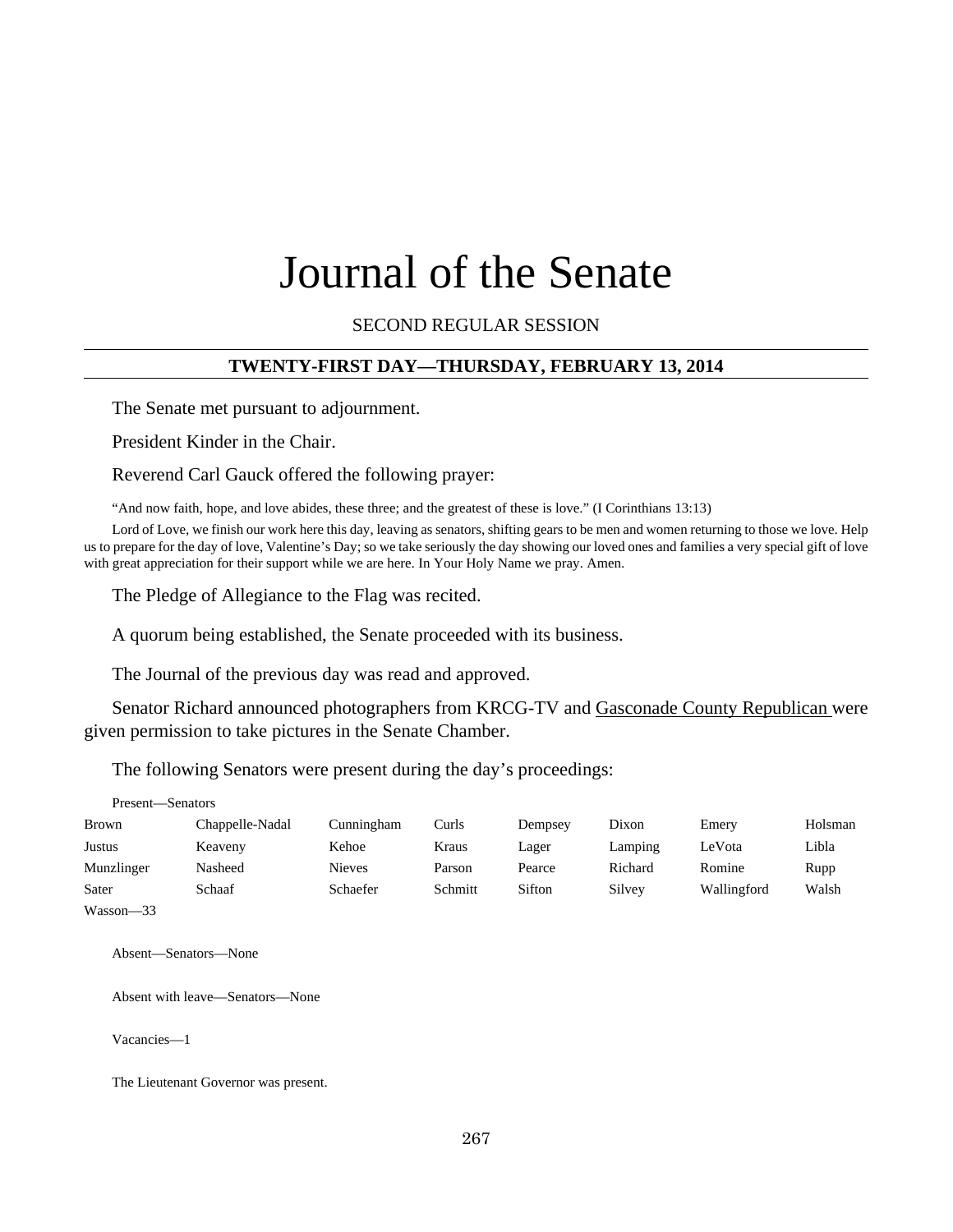#### **RESOLUTIONS**

Senator Silvey offered Senate Resolution No. 1332, regarding Allison P. Schowengerdt, Liberty, which was adopted.

Senator Silvey offered Senate Resolution No. 1333, regarding Jennifer Myers, Liberty, which was adopted.

Senator Silvey offered Senate Resolution No. 1334, regarding Julie Youngers, Kansas City, which was adopted.

Senator Romine offered Senate Resolution No. 1335, regarding Sharon Wallace, Farmington, which was adopted.

Senator Schaefer offered Senate Resolution No. 1336, regarding Ilinca Popescu, Columbia, which was adopted.

Senator Schaaf offered Senate Resolution No. 1337, regarding Marisa J.W. Garitz, Kansas City, which was adopted.

Senator Schaaf offered Senate Resolution No. 1338, regarding Hayley Werth, Parkville, which was adopted.

Senator Schaaf offered Senate Resolution No. 1339, regarding Erica Guzman, Parkville, which was adopted.

Senator Schaaf offered Senate Resolution No. 1340, regarding Jennifer Thurlow, Kansas City, which was adopted.

Senator Schaaf offered Senate Resolution No. 1341, regarding Lisa Thurlow, Kansas City, which was adopted.

Senator Schaaf offered Senate Resolution No. 1342, regarding Lauren Bauer, Parkville, which was adopted.

Senator Sater offered Senate Resolution No. 1343, regarding the Fiftieth Wedding Anniversary of Mr. and Mrs. George W. Derr, Reeds Spring, which was adopted.

Senator Sater offered Senate Resolution No. 1344, regarding the Sixtieth Wedding Anniversary of Mr. and Mrs. Harold Myers, Kimberling City, which was adopted.

Senator Wallingford offered Senate Resolution No. 1345, regarding Rollet Brothers Trucking, which was adopted.

Senator Emery offered Senate Resolution No. 1346, regarding Katlyn Lukenbill, Belton, which was adopted.

Senator Emery offered Senate Resolution No. 1347, regarding Abbigail Zink, which was adopted.

Senator Emery offered Senate Resolution No. 1348, regarding Stephanie White, which was adopted.

Senator Silvey offered Senate Resolution No. 1349, regarding Kourtney Cooper, Gladstone, which was adopted.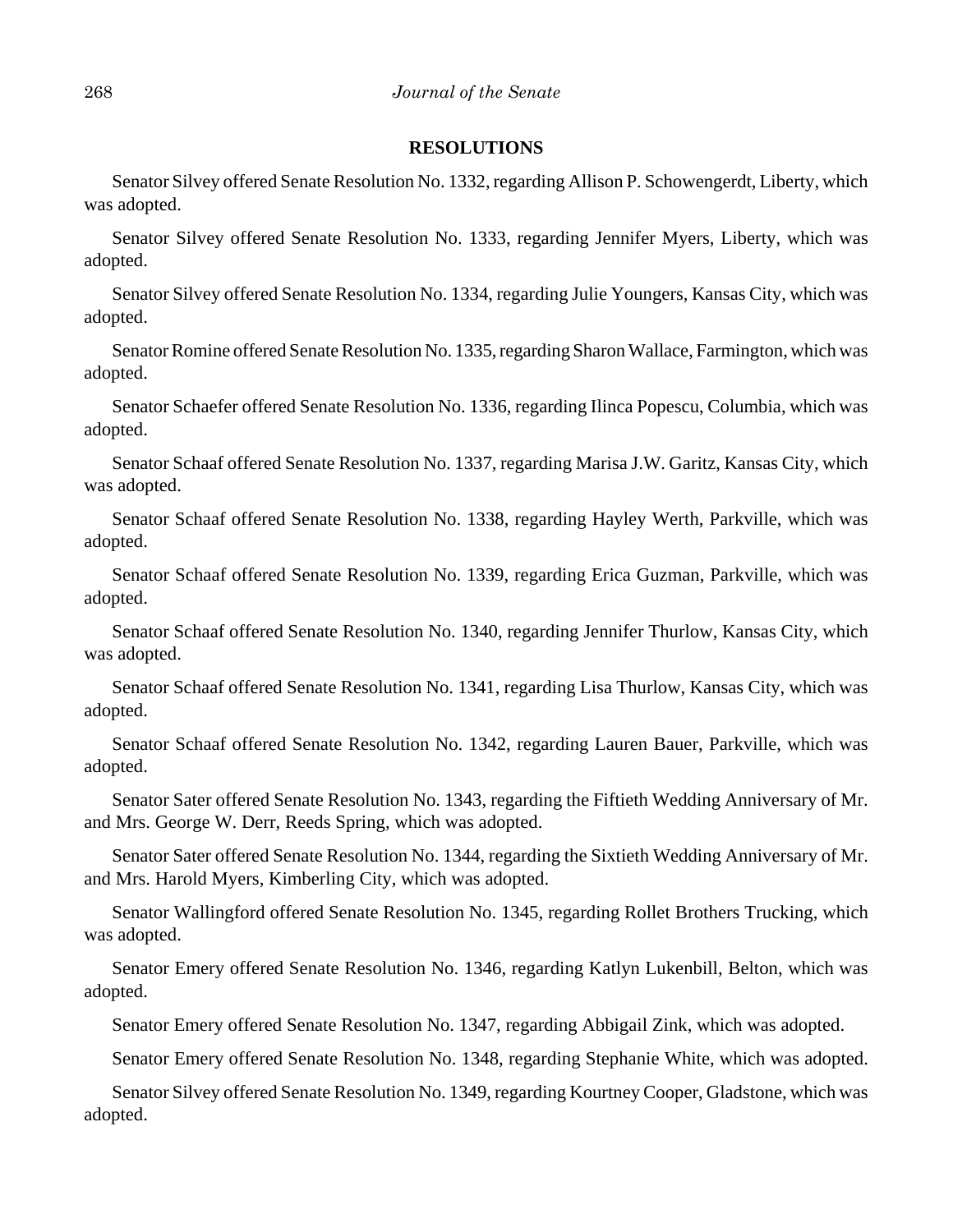Senator Silvey offered Senate Resolution No. 1350, regarding Raven Ciara New, Gladstone, which was adopted.

Senator Silvey offered Senate Resolution No. 1351, regarding Megan Willis, Gladstone, which was adopted.

Senator Silvey offered Senate Resolution No. 1352, regarding Shelby Rebekah Sloan, Gladstone, which was adopted.

Senator Silvey offered Senate Resolution No. 1353, regarding Ashley Van Black, which was adopted.

Senator Wallingford offered Senate Resolution No. 1354, regarding Hull Trucking, Incorporated, Old Appleton, which was adopted.

Senator Schaaf offered Senate Resolution No. 1355, regarding Samuel Cierpiot, which was adopted.

Senator Schaaf offered Senate Resolution No. 1356, regarding Matthew Cierpiot, which was adopted.

Senator Pearce offered Senate Resolution No. 1357, regarding Hannah Scott, Odessa, which was adopted.

#### **CONCURRENT RESOLUTIONS**

Senator Schaaf offered the following concurrent resolution:

#### SENATE CONCURRENT RESOLUTION NO. 32

WHEREAS, the members of the Missouri Senate are fully cognizant of the many facets and aspects relating to public health; and

WHEREAS, stroke is a prevalent cardiovascular disease that imposes a tremendous cost to victims and their families, the health care system, and society at large; and

WHEREAS, stroke is the fourth leading cause of death as well as a leading cause of long-term disability in the United States, killing more than 134,000 people nationwide and more than 3,200 people in Missouri each year; and

WHEREAS, in 2010, the total cost of cardiovascular diseases in the United States was estimated to be \$444 billion, with treatment of these diseases accounting for about \$1 of every \$6 spent on health care in this country; and

WHEREAS, as the American population ages, it is likely that the economic impact of cardiovascular diseases on our nation's health care system will become even greater; and

WHEREAS, Americans are more aware of the risk factors and warning signs for stroke than in the past, but one-third of adults cannot identify any symptoms; and

WHEREAS, there are two types of atrial fibrillation (irregular heartbeat), "non-valvular atrial fibrillation" and "valvular atrial fibrillation"; and

WHEREAS, non-valvular atrial fibrillation accounts for approximately 95% of all atrial fibrillation, and it is estimated to affect 5.8 million people in the United States, who have five times greater risk of stroke; and

WHEREAS, non-valvular atrial fibrillation alone is estimated to cost \$6.65 billion per year, with nearly 75% of the costs directly and indirectly associated with hospitalization; and

WHEREAS, while new and effective treatments have developed to treat and minimize the severity and damaging effects of strokes, much more research is needed; and

WHEREAS, May is recognized nationwide as Stroke Awareness Month:

NOW THEREFORE BE IT RESOLVED that the members of the Missouri Senate, Ninety-seventh General Assembly, Second Regular Session, the House of Representatives concurring therein, hereby join with national state stroke awareness and prevention organizations in encouraging all Missouri citizens to engage in appropriate programs, activities, and events in observance of Stroke Awareness Month; and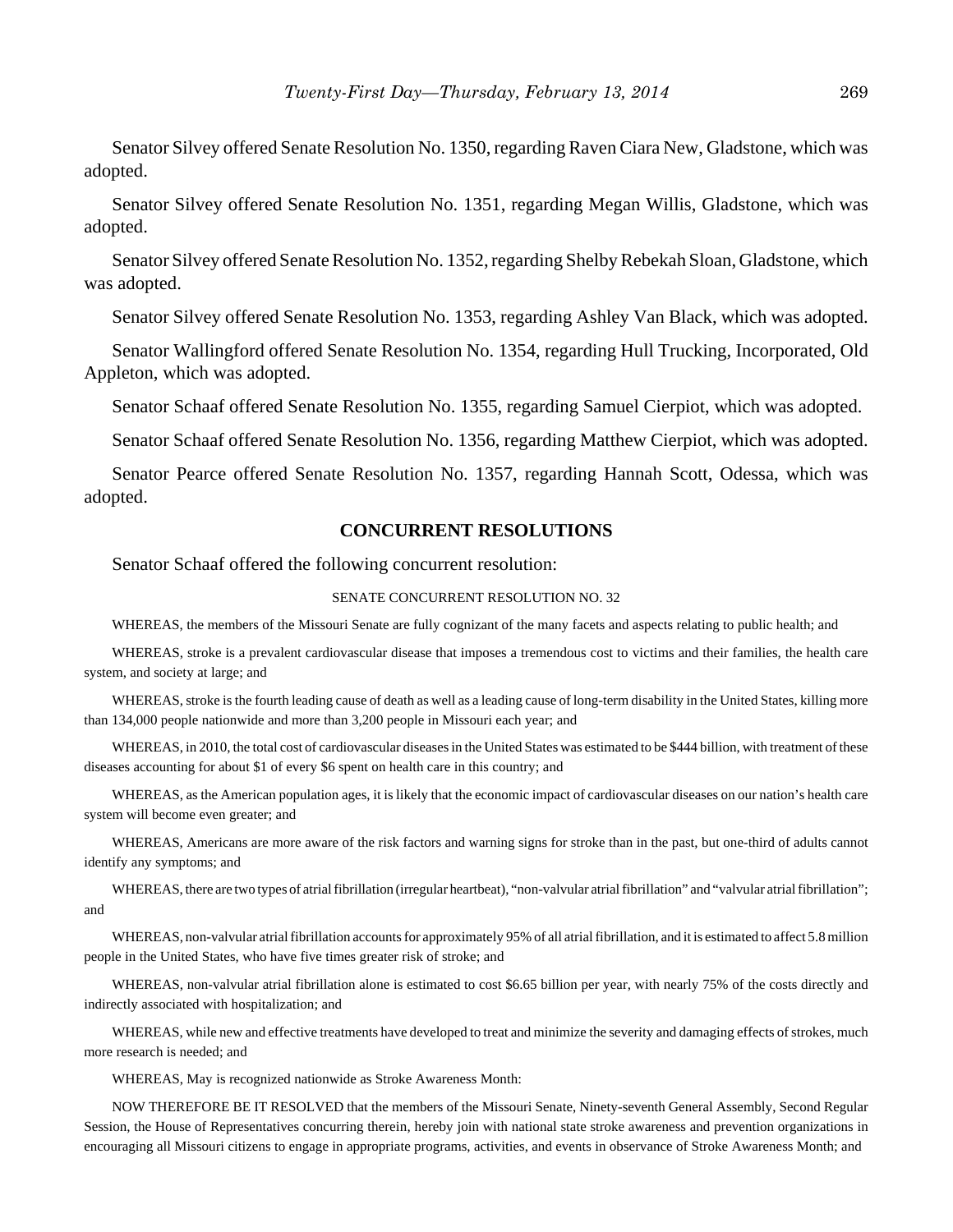BE IT FURTHER RESOLVED that the Secretary of the Missouri Senate be instructed to send a properly inscribed copy of this resolution to the Department of Health and Senior Services.

#### **INTRODUCTION OF BILLS**

The following Bills were read the 1st time and ordered printed:

**SB 863**–By Emery.

An Act to amend chapter 537, RSMo, by adding thereto one new section relating to immunity from civil suits for sheriffs.

**SB 864**–By Schaaf.

An Act to repeal section 192.667, RSMo, and to enact in lieu thereof one new section relating to health care facility data requirements, with an existing penalty provision.

#### **SB 865**–By Nieves.

An Act to amend chapter 273, RSMo, by adding thereto one new section relating to dogs.

#### **SB 866**–By Wasson.

An Act to amend chapter 408, RSMo, by adding thereto one new section relating to installment loan lenders.

#### **SB 867**–By Wasson.

An Act to repeal sections 407.826 and 407.828, RSMo, and to enact in lieu thereof two new sections relating to motor vehicle franchise practices.

#### **SB 868**–By Sater.

An Act to amend chapter 196, RSMo, by adding thereto one new section relating to emergency administration of epinephrine by auto-injector.

#### **SB 869**–By Schmitt.

An Act to repeal sections 453.073 and 453.074, RSMo, and to enact in lieu thereof two new sections relating to adoption subsidies.

#### **SB 870**–By Holsman.

An Act to repeal section 137.106, RSMo, and to enact in lieu thereof one new section relating to the Missouri homestead preservation act.

#### **SB 871**–By Holsman.

An Act to repeal section 386.890, RSMo, and to enact in lieu thereof one new section relating to net excess energy.

### **SB 872**–By Wallingford and Justus.

An Act to repeal sections 190.300, 190.308, 190.400, 190.410, 190.420, 650.320, 650.325, 650.330, and 650.340, RSMo, and to enact in lieu thereof ten new sections relating to emergency communications service, with penalty provisions.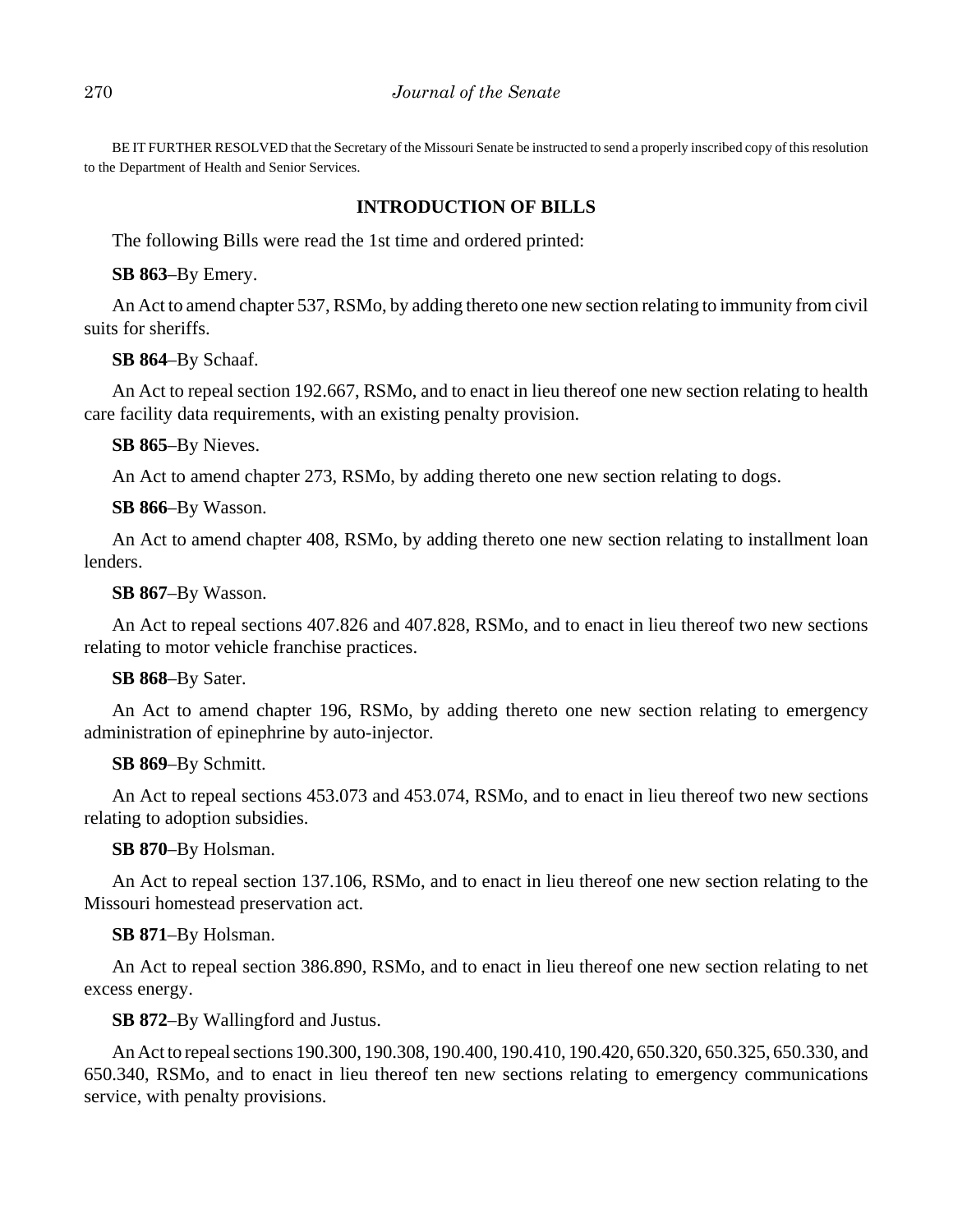#### **THIRD READING OF SENATE BILLS**

**SCS** for **SB 526**, entitled:

# SENATE COMMITTEE SUBSTITUTE FOR SENATE BILL NO. 526

An Act to amend chapter 287, RSMo, by adding thereto one new section relating to a database for workers' compensation claims, with a penalty provision.

Was taken up by Senator Cunningham.

Senator Lager assumed the Chair.

On motion of Senator Cunningham, **SCS** for **SB 526** was read the 3rd time and passed by the following vote:

| YEAS-Senators |                 |            |            |         |               |         |        |
|---------------|-----------------|------------|------------|---------|---------------|---------|--------|
| Brown         | Chappelle-Nadal | Cunningham | Dempsey    | Dixon   | Emery         | Kehoe   | Kraus  |
| Lager         | Lamping         | Libla      | Munzlinger | Nasheed | <b>Nieves</b> | Parson  | Pearce |
| Richard       | Romine          | Rupp       | Sater      | Schaaf  | Schaefer      | Schmitt | Silvey |
| Wallingford   | Wasson—26       |            |            |         |               |         |        |
|               |                 |            |            |         |               |         |        |
| NAYS-Senators |                 |            |            |         |               |         |        |
| Curls         | Holsman         | Justus     | Keaveny    | LeVota  | Sifton        | Walsh-7 |        |
|               |                 |            |            |         |               |         |        |

Absent—Senators—None

Absent with leave—Senators—None

Vacancies—1

The President declared the bill passed.

On motion of Senator Cunningham, title to the bill was agreed to.

Senator Cunningham moved that the vote by which the bill passed be reconsidered.

Senator Richard moved that motion lay on the table, which motion prevailed.

**SB 610**, introduced by Senators Rupp and Parson, entitled:

An Act to repeal section 407.725, RSMo, and to enact in lieu thereof one new section relating to commercial exterior contractors.

Was taken up.

On motion of Senator Rupp, **SB 610** was read the 3rd time and passed by the following vote:

YEAS—Senators

| Brown      | Chappelle-Nadal | Cunningham | Curls: | Dempsey | Dixon   | Emery  | Holsman |
|------------|-----------------|------------|--------|---------|---------|--------|---------|
| Justus     | Keaveny         | Kehoe      | Kraus  | Lager   | Lamping | LeVota | Libla   |
| Munzlinger | Nasheed         | Nieves     | Parson | Pearce  | Richard | Romine | Rupp    |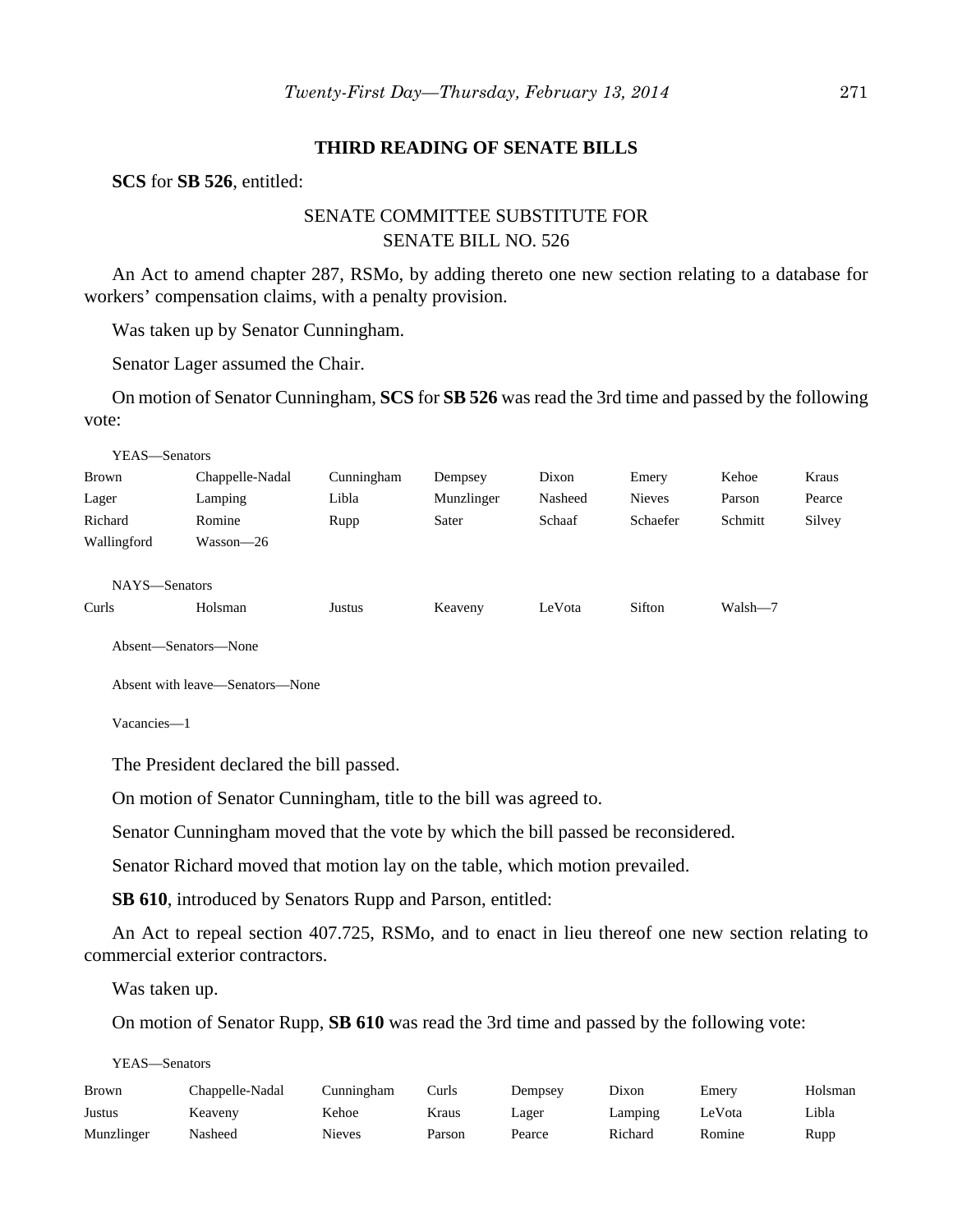| Sater     | Schaaf                                                                      | Schaefer | Schmitt | Sifton | Silvey | Wallingford | Walsh |
|-----------|-----------------------------------------------------------------------------|----------|---------|--------|--------|-------------|-------|
| Wasson-33 |                                                                             |          |         |        |        |             |       |
|           | NAYS—Senators—None                                                          |          |         |        |        |             |       |
|           | Absent-Senators-None                                                        |          |         |        |        |             |       |
|           | Absent with leave—Senators—None                                             |          |         |        |        |             |       |
|           | Vacancies-1                                                                 |          |         |        |        |             |       |
|           | The President declared the bill passed.                                     |          |         |        |        |             |       |
|           | On motion of Senator Rupp, title to the bill was agreed to.                 |          |         |        |        |             |       |
|           | Senator Rupp moved that the vote by which the bill passed be reconsidered.  |          |         |        |        |             |       |
|           | Senator Richard moved that motion lay on the table, which motion prevailed. |          |         |        |        |             |       |
|           |                                                                             |          |         |        |        |             |       |

**SS** for **SCS** for **SB 532**, introduced by Senator Nasheed, entitled:

# SENATE SUBSTITUTE FOR SENATE COMMITTEE SUBSTITUTE FOR SENATE BILL NO. 532

An Act to repeal sections 431.058, 431.061, and 431.062, RSMo, and to enact in lieu thereof three new sections relating to consent provided by relative caregivers.

Was taken up.

On motion of Senator Nasheed, **SS** for **SCS** for **SB 532** was read the 3rd time and passed by the following vote:

YEAS—Senators

| <b>Brown</b> | Chappelle-Nadal | Cunningham | Curls   | Dempsey | Dixon   | Emery       | Holsman |
|--------------|-----------------|------------|---------|---------|---------|-------------|---------|
| Justus       | Keaveny         | Kehoe      | Kraus   | Lager   | Lamping | LeVota      | Libla   |
| Munzlinger   | Nasheed         | Nieves     | Parson  | Pearce  | Richard | Romine      | Rupp    |
| Sater        | Schaaf          | Schaefer   | Schmitt | Sifton  | Silvey  | Wallingford | Walsh   |
| Wasson-33    |                 |            |         |         |         |             |         |

NAYS—Senators—None

Absent—Senators—None

Absent with leave—Senators—None

Vacancies—1

The President declared the bill passed.

On motion of Senator Nasheed, title to the bill was agreed to.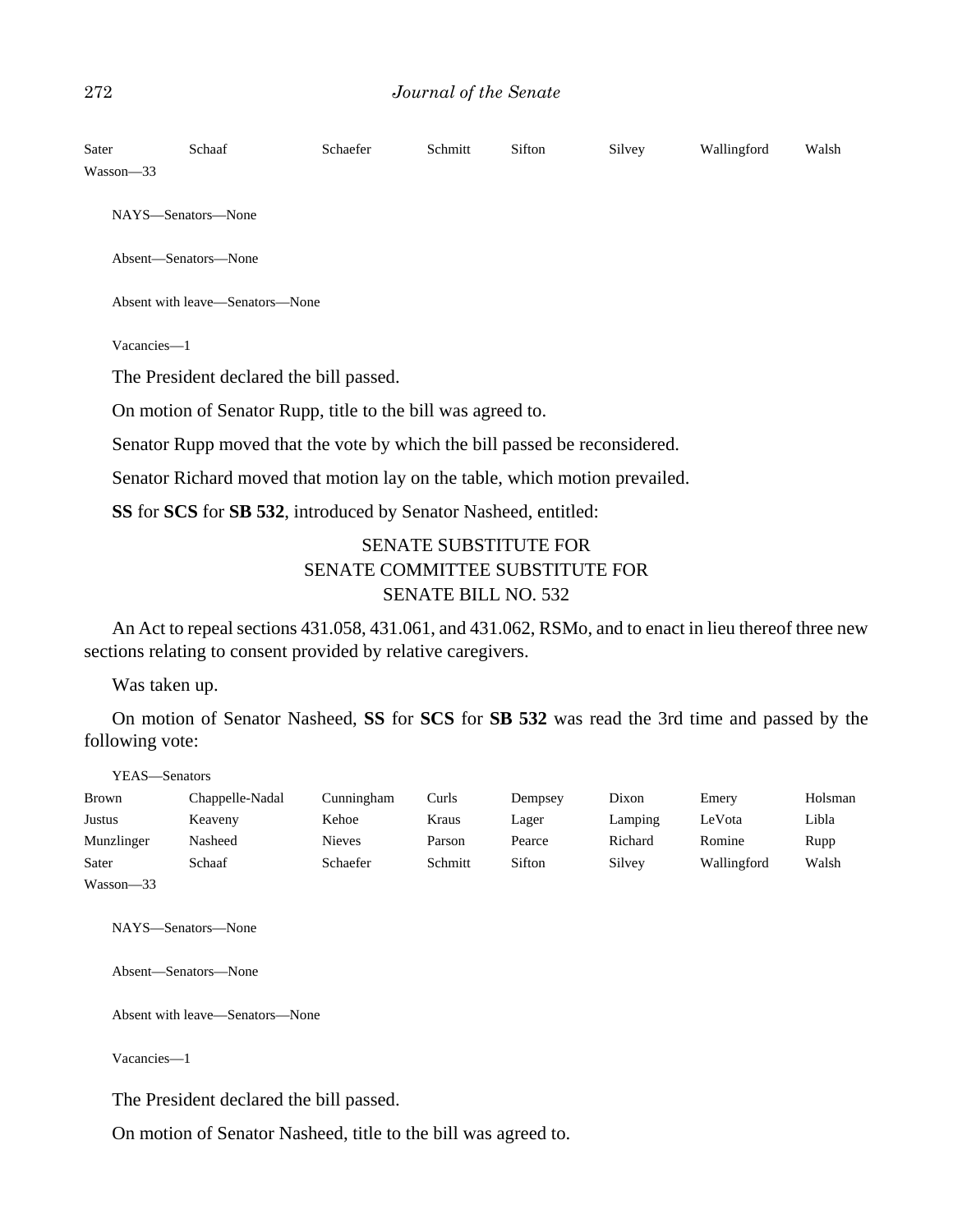Senator Nasheed moved that the vote by which the bill passed be reconsidered.

Senator Richard moved that motion lay on the table, which motion prevailed.

**SB 508**, introduced by Senator Parson, entitled:

An Act to repeal section 376.2004, RSMo, and to enact in lieu thereof one new section relating to health exchange navigator licensing, with a penalty provision.

Was taken up.

On motion of Senator Parson, **SB 508** was read the 3rd time and passed by the following vote:

| YEAS—Senators |                 |            |            |         |               |         |        |
|---------------|-----------------|------------|------------|---------|---------------|---------|--------|
| <b>Brown</b>  | Chappelle-Nadal | Cunningham | Dempsey    | Dixon   | Emery         | Kehoe   | Kraus  |
| Lager         | Lamping         | Libla      | Munzlinger | Nasheed | <b>Nieves</b> | Parson  | Pearce |
| Richard       | Romine          | Rupp       | Sater      | Schaaf  | Schaefer      | Schmitt | Silvey |
| Wallingford   | Wasson—26       |            |            |         |               |         |        |
|               |                 |            |            |         |               |         |        |
| NAYS-Senators |                 |            |            |         |               |         |        |
| Curls         | Holsman         | Justus     | Keaveny    | LeVota  | Sifton        | Walsh-7 |        |

Absent—Senators—None

Absent with leave—Senators—None

Vacancies—1

The President declared the bill passed.

On motion of Senator Parson, title to the bill was agreed to.

Senator Parson moved that the vote by which the bill passed be reconsidered.

Senator Rupp moved that motion lay on the table, which motion prevailed.

**SS** for **SB 498**, introduced by Senator Schaefer, entitled:

## SENATE SUBSTITUTE FOR SENATE BILL NO. 498

An Act to amend chapter 376, RSMo, by adding thereto one new section relating to health benefit exchange navigators.

Was taken up.

On motion of Senator Schaefer, **SS** for **SB 498** was read the 3rd time and passed by the following vote:

| YEAS—Senators |            |            |          |         |        |             |           |  |
|---------------|------------|------------|----------|---------|--------|-------------|-----------|--|
| <b>Brown</b>  | Cunningham | Dempsey    | Dixon    | Emery   | Kehoe  | Kraus       | Lager     |  |
| Lamping       | ∟ibla      | Munzlinger | Nieves   | Parson  | Pearce | Richard     | Romine    |  |
| Rupp          | Sater      | Schaaf     | Schaefer | Schmitt | Silvey | Wallingford | Wasson-24 |  |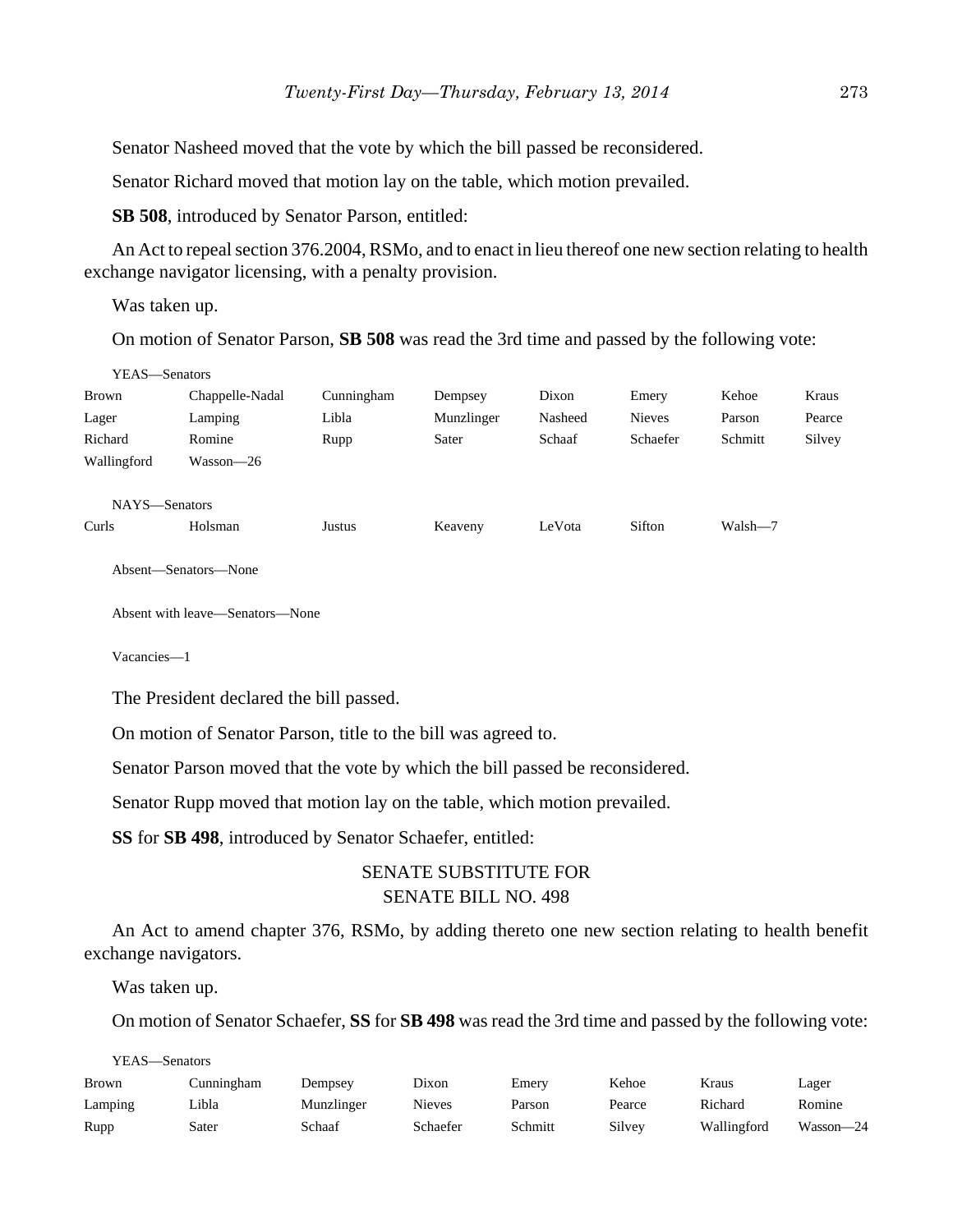NAYS—Senators

| Chappelle-Nadal Curls | Holsman | Justus | Keaveny | LeVota | Nasheed | Sifton |
|-----------------------|---------|--------|---------|--------|---------|--------|
| Walsh—9               |         |        |         |        |         |        |

Absent—Senators—None

Absent with leave—Senators—None

Vacancies—1

The President declared the bill passed.

On motion of Senator Schaefer, title to the bill was agreed to.

Senator Schaefer moved that the vote by which the bill passed be reconsidered.

Senator Richard moved that motion lay on the table, which motion prevailed.

**SB 605**, introduced by Senator Dixon, entitled:

An Act to repeal sections 30.750, 173.003, 173.051, 173.236, 173.239, 173.254, 173.260, 173.262, 173.778, and 174.770, RSMo, and to enact in lieu thereof ten new sections relating to references to higher education statutes that were previously repealed.

Was called from the Consent Calendar and taken up.

On motion of Senator Dixon, **SB 605** was read the 3rd time and passed by the following vote:

| YEAS—Senators |                 |            |         |         |         |             |         |
|---------------|-----------------|------------|---------|---------|---------|-------------|---------|
| <b>Brown</b>  | Chappelle-Nadal | Cunningham | Curls   | Dempsey | Dixon   | Emery       | Holsman |
| Justus        | Keaveny         | Kehoe      | Kraus   | Lager   | Lamping | LeVota      | Libla   |
| Munzlinger    | Nasheed         | Nieves     | Parson  | Pearce  | Richard | Romine      | Rupp    |
| Sater         | Schaaf          | Schaefer   | Schmitt | Sifton  | Silvey  | Wallingford | Walsh   |
| Wasson-33     |                 |            |         |         |         |             |         |

NAYS—Senators—None

Absent—Senators—None

Absent with leave—Senators—None

Vacancies—1

The President declared the bill passed.

On motion of Senator Dixon, title to the bill was agreed to.

Senator Dixon moved that the vote by which the bill passed be reconsidered.

Senator Richard moved that motion lay on the table, which motion prevailed.

**SB 528**, introduced by Senator Wallingford, entitled:

An Act to repeal section 324.024, RSMo, and to enact in lieu thereof one new section relating to professional applications containing Social Security numbers.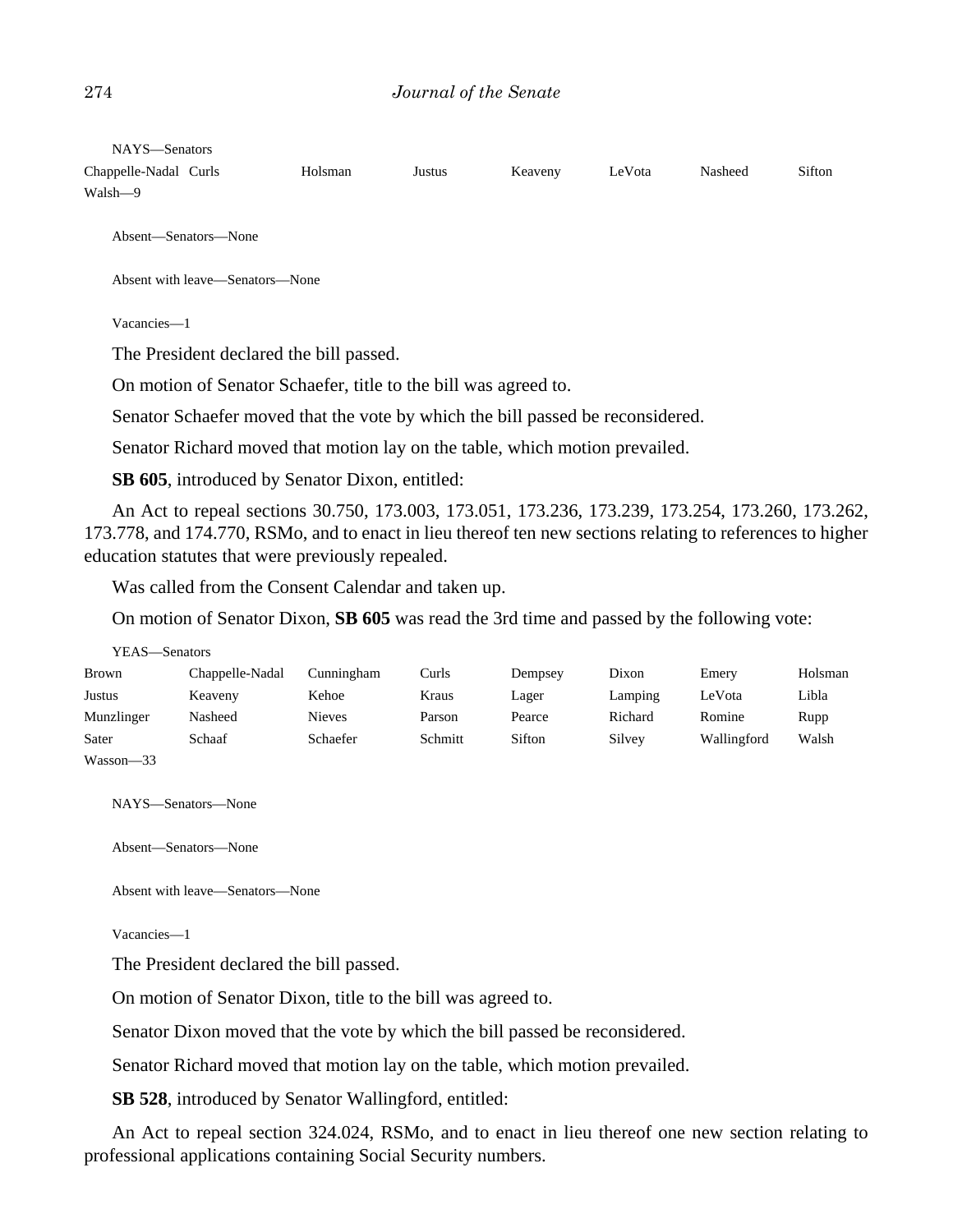Was called from the Consent Calendar and taken up.

On motion of Senator Wallingford, **SB 528** was read the 3rd time and passed by the following vote:

| YEAS—Senators |                 |               |         |         |         |             |         |
|---------------|-----------------|---------------|---------|---------|---------|-------------|---------|
| <b>Brown</b>  | Chappelle-Nadal | Cunningham    | Curls   | Dempsey | Dixon   | Emery       | Holsman |
| Justus        | Keaveny         | Kehoe         | Kraus   | Lager   | Lamping | LeVota      | Libla   |
| Munzlinger    | Nasheed         | <b>Nieves</b> | Parson  | Pearce  | Richard | Romine      | Rupp    |
| Sater         | Schaaf          | Schaefer      | Schmitt | Sifton  | Silvey  | Wallingford | Walsh   |
| Wasson-33     |                 |               |         |         |         |             |         |

NAYS—Senators—None

Absent—Senators—None

Absent with leave—Senators—None

Vacancies—1

The President declared the bill passed.

On motion of Senator Wallingford, title to the bill was agreed to.

Senator Wallingford moved that the vote by which the bill passed be reconsidered.

Senator Richard moved that motion lay on the table, which motion prevailed.

#### **REPORTS OF STANDING COMMITTEES**

Senator Rupp, Chairman of the Committee on Small Business, Insurance and Industry, submitted the following reports:

Mr. President: Your Committee on Small Business, Insurance and Industry, to which was referred **SB 663**, begs leave to report that it has considered the same and recommends that the Senate Committee Substitute, hereto attached, do pass.

Also,

Mr. President: Your Committee on Small Business, Insurance and Industry, to which was referred **SB 668**, begs leave to report that it has considered the same and recommends that the bill do pass.

Also,

Mr. President: Your Committee on Small Business, Insurance and Industry, to which was referred **SB 609**, begs leave to report that it has considered the same and recommends that the bill do pass.

Senator Lager, Chairman of the Committee on Commerce, Consumer Protection, Energy and the Environment, submitted the following reports:

Mr. President: Your Committee on Commerce, Consumer Protection, Energy and the Environment, to which was referred **SB 664**, begs leave to report that it has considered the same and recommends that the Senate Committee Substitute, hereto attached, do pass.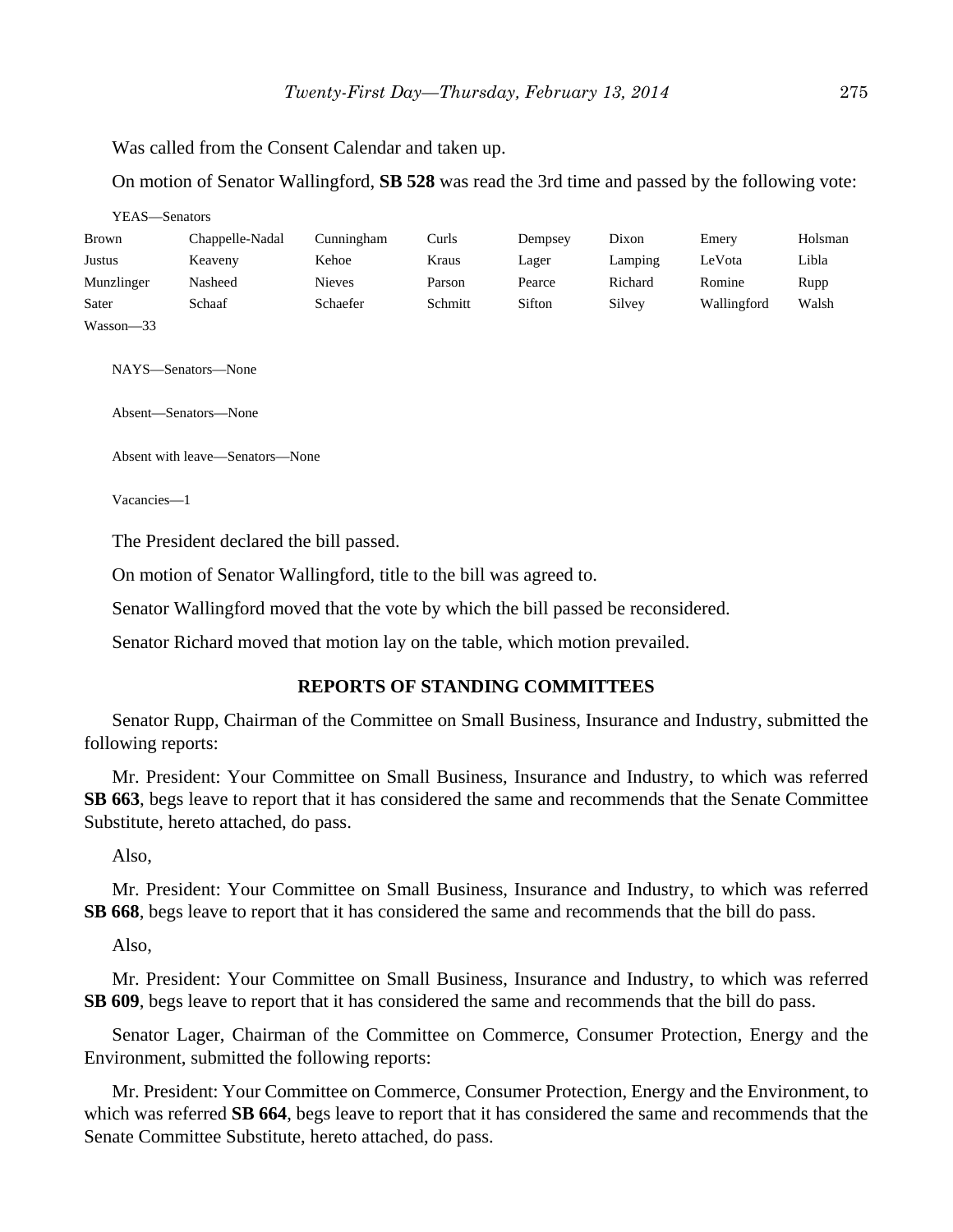Also,

Mr. President: Your Committee on Commerce, Consumer Protection, Energy and the Environment, to which was referred **SB 529**, begs leave to report that it has considered the same and recommends that the Senate Committee Substitute, hereto attached, do pass.

Senator Schmitt, Chairman of the Committee on Jobs, Economic Development and Local Government, submitted the following report:

Mr. President: Your Committee on Jobs, Economic Development and Local Government, to which was referred **SB 690**, begs leave to report that it has considered the same and recommends that the bill do pass and placed on the Consent Calendar.

Senator Nieves, Chairman of the Committee on General Laws, submitted the following report:

Mr. President: Your Committee on General Laws, to which was referred **SB 527**, begs leave to report that it has considered the same and recommends that the bill do pass and be placed on the Consent Calendar.

Senator Dixon, Chairman of the Committee on the Judiciary and Civil and Criminal Jurisprudence, submitted the following reports:

Mr. President: Your Committee on the Judiciary and Civil and Criminal Jurisprudence, to which was referred **SJR 36**, begs leave to report that it has considered the same and recommends that the Senate Committee Substitute, hereto attached, do pass.

Also,

Mr. President: Your Committee on the Judiciary and Civil and Criminal Jurisprudence, to which was referred **SB 491**, begs leave to report that it has considered the same and recommends that the Senate Committee Substitute, hereto attached, do pass.

#### Also,

Mr. President: Your Committee on the Judiciary and Civil and Criminal Jurisprudence, to which was referred **SB 614**, begs leave to report that it has considered the same and recommends that the bill do pass and be placed on the Consent Calendar.

#### Also,

Mr. President: Your Committee on the Judiciary and Civil and Criminal Jurisprudence, to which was referred **SB 615**, begs leave to report that it has considered the same and recommends that the bill do pass and be placed on the Consent Calendar.

#### Also,

Mr. President: Your Committee on the Judiciary and Civil and Criminal Jurisprudence, to which was referred **SB 621**, begs leave to report that it has considered the same and recommends that the bill do pass and be placed on the Consent Calendar.

Senator Parson, Chairman of the Committee on Governmental Accountability and Fiscal Oversight, submitted the following reports:

Mr. President: Your Committee on Governmental Accountability and Fiscal Oversight, to which was referred **SB 520**, begs leave to report that it has considered the same and recommends that the Senate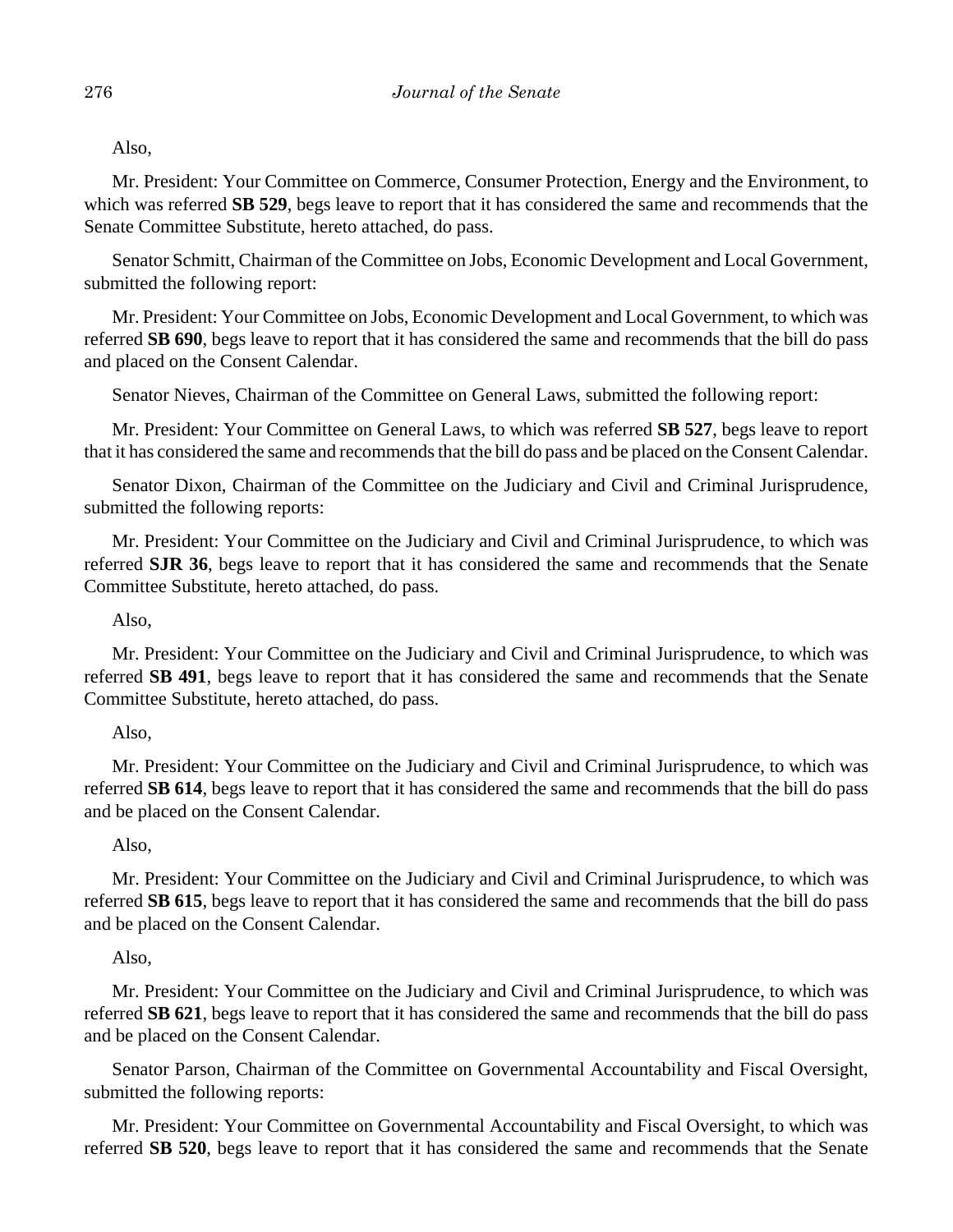Committee Substitute, hereto attached, do pass and be placed on the Consent Calendar.

Also,

Mr. President: Your Committee on Governmental Accountability and Fiscal Oversight, to which was referred **SB 643**, begs leave to report that it has considered the same and recommends that the Senate Committee Substitute, hereto attached, do pass and be placed on the Consent Calendar.

Also,

Mr. President: Your Committee on Governmental Accountability and Fiscal Oversight, to which was referred **SB 674**, begs leave to report that it has considered the same and recommends that the bill do pass and be placed on the Consent Calendar.

Senator Kraus, Chairman of the Committee on Ways and Means, submitted the following report:

Mr. President: Your Committee on Ways and Means, to which was referred **SB 543**, begs leave to report that it has considered the same and recommends that the bill do pass.

Senator Lamping, Chairman of the Committee on Seniors, Families and Pensions, submitted the following report:

Mr. President: Your Committee on Seniors, Families and Pensions, to which was referred **SB 567**, begs leave to report that it has considered the same and recommends that the Senate Committee Substitute, hereto attached, do pass.

Senator Richard, Chairman of the Committee on Rules, Joint Rules, Resolutions and Ethics, submitted the following report:

Mr. President: Your Committee on Rules, Joint Rules, Resolutions and Ethics, to which was referred **SCS** for **SB 613**, begs leave to report that it has examined the same and finds that the bill has been truly perfected and that the printed copies furnished the Senators are correct.

Senator Richard requested unanimous consent of the Senate to suspend Senate Rule No. 49 for the purpose of printing **SCS** for **SB 491**, which request was granted.

#### **SECOND READING OF SENATE BILLS**

The following Bills were read the 2nd time and referred to the Committees indicated:

**SB 757**—Judiciary and Civil and Criminal Jurisprudence.

**SB 758**––Judiciary and Civil and Criminal Jurisprudence.

**SB 759**—Seniors, Families and Pensions.

**SB 760**––Progress and Development.

- **SB 761**––Small Business, Insurance and Industry.
- **SB 762**––Transportation and Infrastructure.
- **SB 763**––Jobs, Economic Development and Local Government.
- **SB 764**––Jobs, Economic Development and Local Government.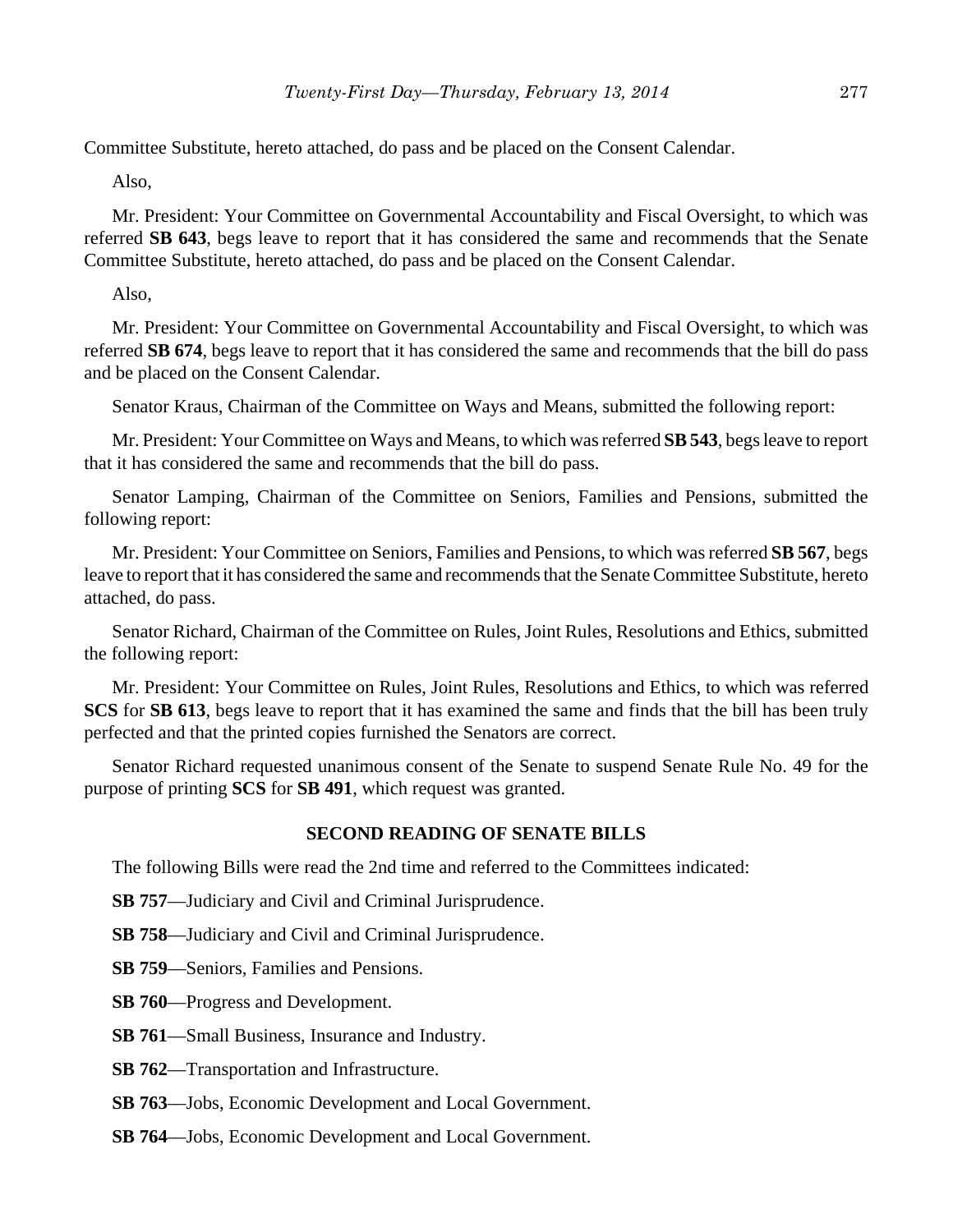- **SB 765**––Education.
- **SB 766**––Financial and Governmental Organizations and Elections.
- **SB 767**—Jobs, Economic Development and Local Government.
- **SB 768**––Ways and Means.
- **SB 769**––Small Business, Insurance and Industry.
- **SB 770**—Judiciary and Civil and Criminal Jurisprudence.
- **SB 771**––Judiciary and Civil and Criminal Jurisprudence.
- **SB 772**––Ways and Means.
- **SB 773**––Jobs, Economic Development and Local Government.
- **SB 774**––Jobs, Economic Development and Local Government.

#### **MESSAGES FROM THE HOUSE**

The following messages were received from the House of Representatives through its Chief Clerk:

Mr. President: I am instructed by the House of Representatives to inform the Senate that the House has taken up and adopted **HCR 18**.

#### HOUSE CONCURRENT RESOLUTION NO. 18

WHEREAS, liquefied petroleum gas, or propane, is a vital source of energy for many citizens in the state of Missouri; and

WHEREAS, propane is commonly used for heating homes, cooking, refrigeration, and transportation; and

WHEREAS, citizens in the state of Missouri are dependent on propane as an energy source, especially during the winter season; and

WHEREAS, the 1,900 mile, 70,000 barrels of propane per day Cochin pipeline from Alberta, Canada was closed for a large portion of December; and

WHEREAS, 189,000 barrels of propane per day were exported from the United States in October 2012, while 408,000 barrels of propane per day were exported in October 2013; and

WHEREAS, current inventories of propane can supply only 24 days of consumer demand, compared with 42 days a year ago; and

WHEREAS, there are two primary storage facilities for supplying propane to the Midwest located respectively in Mont Belvieu, Texas and Conway, Kansas; and

WHEREAS, while Mont Belvieu, Texas, is home to the largest storage facility for propane, Conway, Kansas, is also a pricing hub; and

WHEREAS, propane located at the storage facility in Conway, Kansas traded as high as \$2.15 per gallon in the third week of January 2014, while propane located at the storage facility in Mont Belvieu, Texas traded at \$1.48 per gallon; and

WHEREAS, a gallon of residential propane in the Midwest cost \$2.433 during the third week of January 2014, while costing \$1.715 a year earlier; and

WHEREAS, the closure of the Cochin pipeline, the increased amount of exports, the drastic increase in price, and the difference in price among propane storage facilities has resulted in the inaccessibility of propane to the citizens of Missouri:

NOW THEREFORE BE IT RESOLVED that the members of the House of Representatives of the Ninety-seventh General Assembly, Second Regular Session, the Senate concurring therein, hereby strongly urge the United States Department of Justice to investigate the price increase of propane, the price disparity of propane among storage facilities, and the supply shortage of propane available to consumers; and

BE IT FURTHER RESOLVED that the Chief Clerk of the Missouri House of Representatives be instructed to prepare a properly inscribed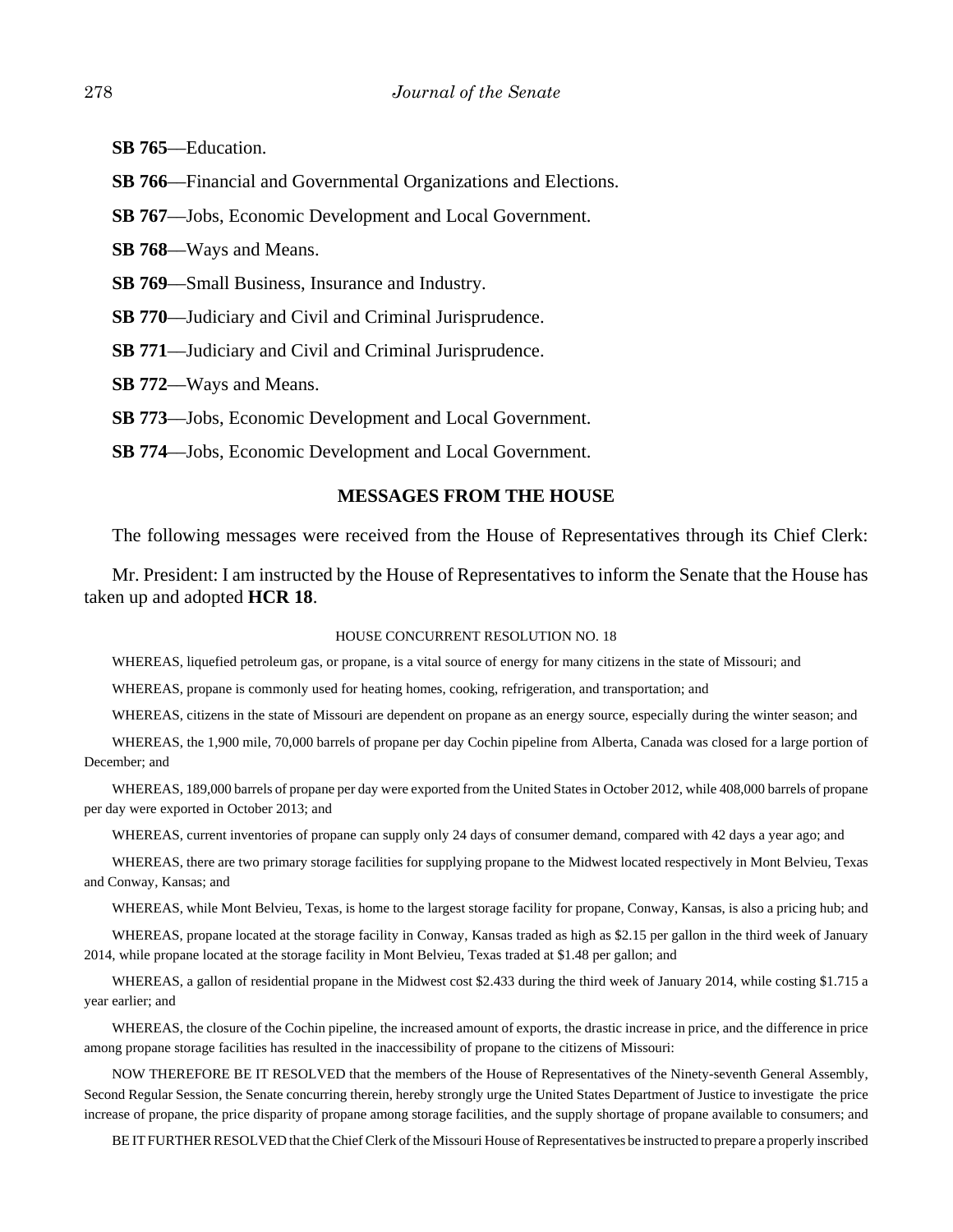copy of this resolution for the Attorney General of the United States, each member of the Missouri Congressional delegation, and Governor Jay Nixon.

In which the concurrence of the Senate is respectfully requested.

Also,

Mr. President: I am instructed by the House of Representatives to inform the Senate that the House has taken up and passed **HB 1430**, entitled:

An Act to amend chapter 191, RSMo, by adding thereto seven new sections relating to the conscience rights of all individuals who provide medical services.

In which the concurrence of the Senate is respectfully requested.

Read 1st time.

#### **INTRODUCTIONS OF GUESTS**

Senator Pearce introduced to the Senate, Wicky Sleight, Marshall.

Senator Brown introduced to the Senate, Larry Stratman and Gary Hicks, Phelps County Commissioners.

On behalf of Senator Kraus and himself, Senator LeVota introduced to the Senate, former State Representative Connie Cierpiot, Lee's Summit; her son, Patrick, and his children, Louis and Ellie, Independence; and Louis and Ellie were made honorary pages.

Senator Lamping introduced to the Senate, the Physician of the Day, Robb Hicks, M.D., St. Louis.

On motion of Senator Richard, the Senate adjourned until 4:00 p.m., Monday, February 17, 2014.

# SENATE CALENDAR \_\_\_\_\_\_

#### TWENTY-SECOND DAY–MONDAY, FEBRUARY 17, 2014

 $\overline{\phantom{a}}$ 

### FORMAL CALENDAR

#### SECOND READING OF SENATE BILLS

SB 775-Walsh SB 776-Nieves SB 777-Nieves SB 778-Nieves SB 779-Munzlinger SB 780-LeVota SB 781-LeVota SB 782-Romine SB 783-Romine SB 784-Romine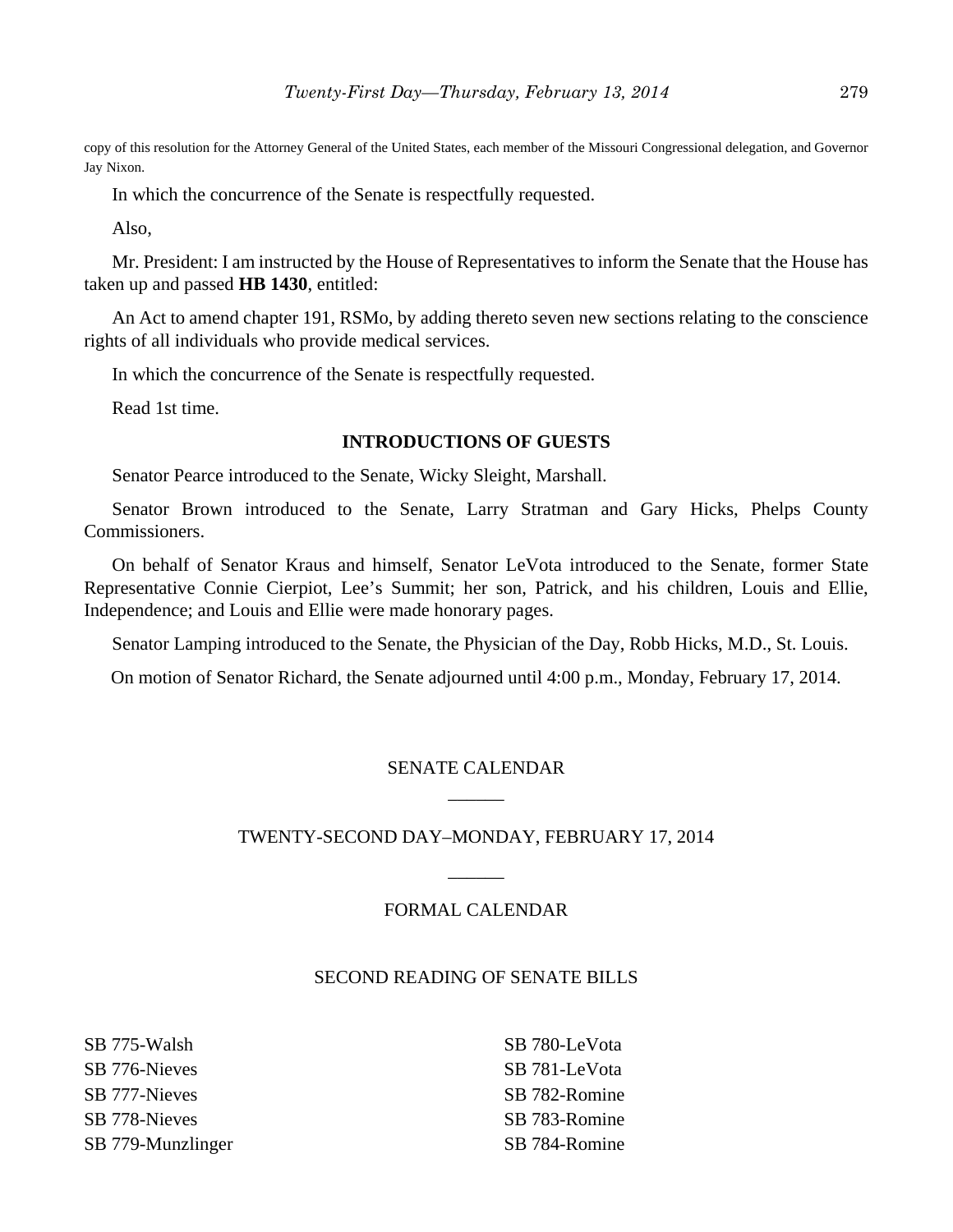SB 785-Kehoe SB 786-Schmitt SB 787-Justus SB 788-Brown SB 789-Dixon SB 790-Dixon SB 791-Parson and Schaaf SB 792-Parson SB 793-Dixon SB 794-Chappelle-Nadal SB 795-Lager SB 796-Parson SB 797-Nieves SB 798-Emery SB 799-Emery SB 800-Romine SB 801-Holsman SB 802-Dixon SB 803-Justus SB 804-Schaaf SB 805-Justus SB 806-LeVota SB 807-LeVota and Curls SB 808-Wasson SB 809-Wasson SB 810-Holsman SB 811-Schaaf SB 812-Parson SB 813-LeVota SB 814-Brown SB 815-Pearce SB 816-Sater SB 817-Sifton SB 818-Kehoe SB 819-Wallingford SB 820-Schaefer SB 821-Schaefer SB 822-Parson SB 823-Dixon, et al SB 824-Dixon SB 825-Chappelle-Nadal

SB 826-Brown SB 827-Keaveny SB 828-Schaaf SB 829-Kraus SB 830-Parson SB 831-Wallingford SB 832-Walsh SB 833-Walsh SB 834-Walsh SB 835-Munzlinger SB 836-Munzlinger SB 837-Sifton SB 838-Emery SB 839-Sater SB 840-Pearce SB 841-Wasson SB 842-Parson SB 843-Schaefer SB 844-Dixon SB 845-Chappelle-Nadal SB 846-Richard SB 847-Schaaf SB 848-LeVota SB 849-Walsh SB 850-Munzlinger SB 851-Munzlinger SB 852-Schmitt SB 853-Wasson SB 854-Wasson SB 855-Schaefer SB 856-Emery SB 857-Holsman SB 858-Kraus SB 859-Brown SB 860-Cunningham SB 861-Schaefer SB 862-Lager SB 863-Emery SB 864-Schaaf SB 865-Nieves SB 866-Wasson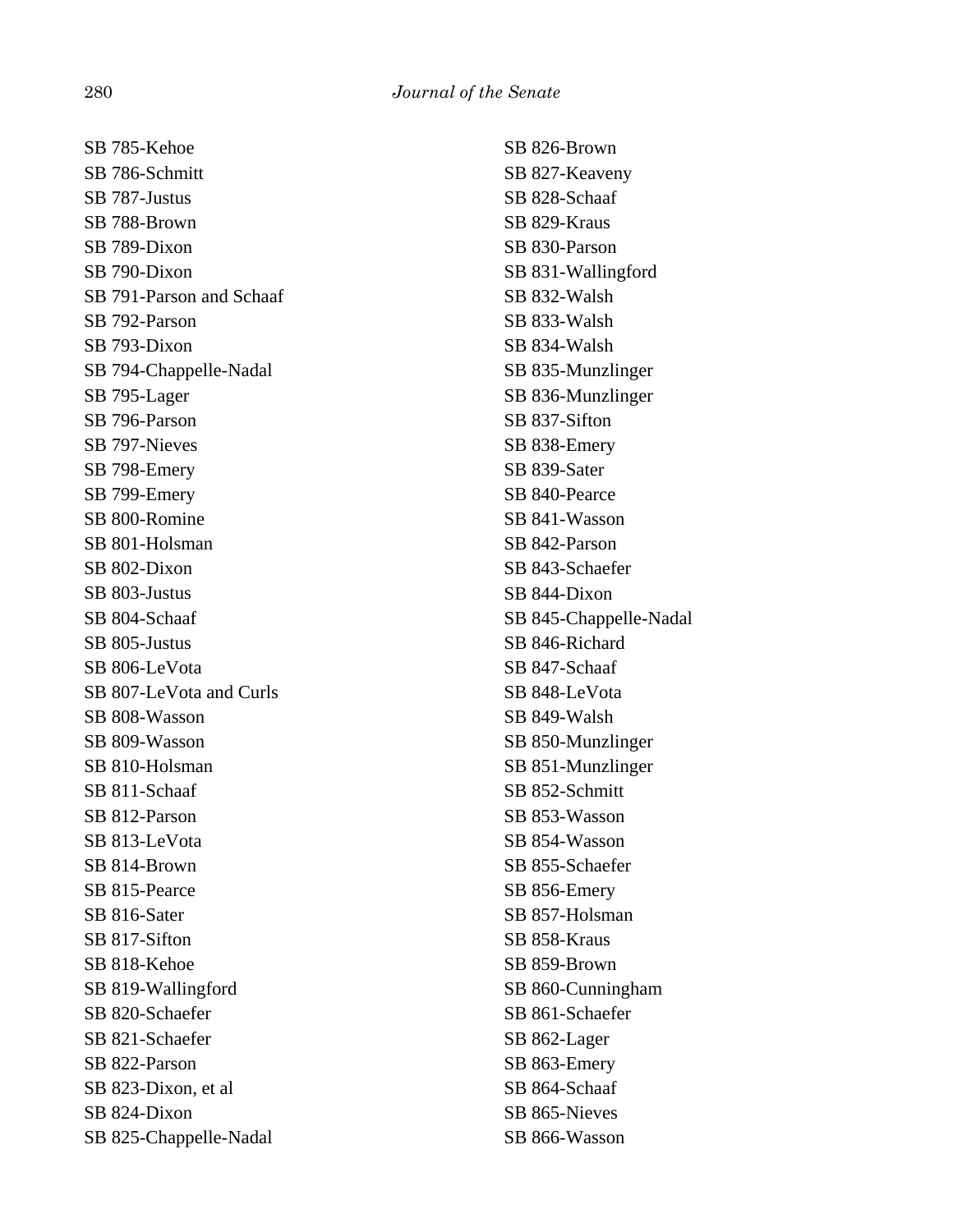SB 867-Wasson SB 868-Sater SB 869-Schmitt SB 870-Holsman SB 871-Holsman SB 872-Wallingford and Justus SJR 49-Cunningham

#### HOUSE BILLS ON SECOND READING

HB 1430-Jones (110), et al

#### THIRD READING OF SENATE BILLS

SCS for SB 613-Nieves, et al

#### SENATE BILLS FOR PERFECTION

- 1. SB 537-Rupp
- 2. SB 694-Cunningham
- 3. SB 519-Sater
- 4. SB 663-Munzlinger, with SCS
- 5. SB 668-Silvey
- 6. SB 609-Rupp

 7. SB 664-Brown, with SCS 8. SB 529-Wallingford, with SCS 9. SJR 36-Schaefer and Richard, with SCS 10. SB 491-Justus and Dixon, with SCS 11. SB 543-Munzlinger 12. SB 567-Chappelle-Nadal, with SCS

#### INFORMAL CALENDAR

## SENATE BILLS FOR PERFECTION

SB 492-Pearce, with SCS (pending) SBs 509 & 496-Kraus, with SCS & SA 1 (pending)

SB 518-Sater, with SCS, SA 2 & SA 1 to SA 2 (pending) SB 530-Libla, with SCS (pending)

#### CONSENT CALENDAR

Senate Bills

Reported 2/13

SB 690-Wasson SB 527-Wallingford SB 614-Dixon

SB 615-Dixon SB 621-Dixon SB 520-Sater, with SCS